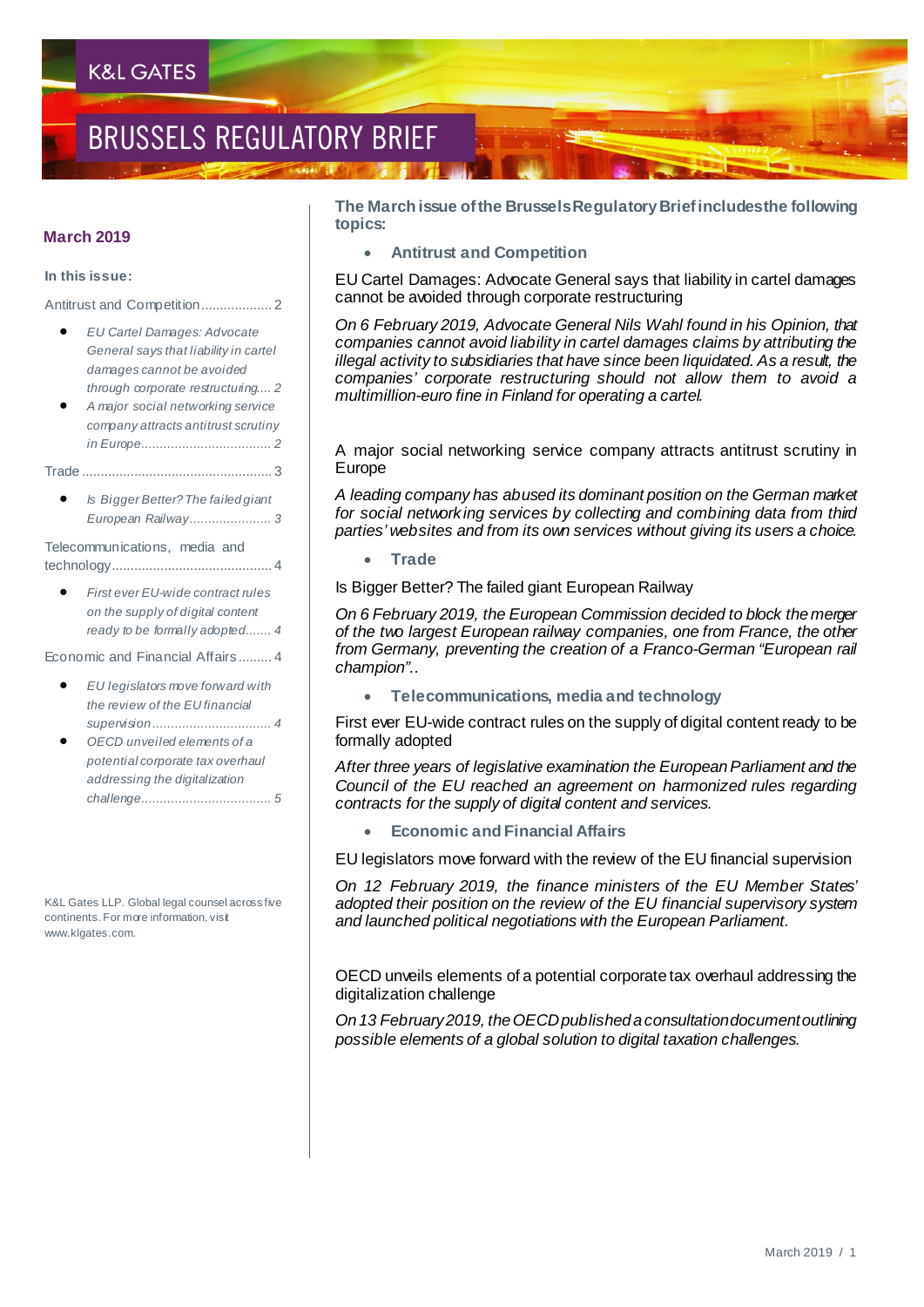### **Antitrust and Competition**

### **EU Cartel Damages: Advocate General says that liability in cartel damages cannot be avoided through corporate restructuring**

On 6 February 2019, Advocate General Nils Wahl found in his Opinion, that companies cannot avoid liability in cartel damages claims by attributing the illegal activity to subsidiaries that have since been liquidated. As a result, the companies' corporate restructuring should not allow them to avoid a multimillion-euro fine in Finland for operating a cartel.

In this case, the Supreme Administrative Court of Finland ("Supreme Administrative Court") imposed a fine on seven companies for anticompetitive conduct in the asphalt sector between 1994 and 2002. Two of the companies involved in the cartel had since been dissolved and their assets were acquired by their respective Finnish shareholders (the "Appellants"), which continued the dissolved companies' economic activities.

Following the Supreme Administrative Court's decision, one of the victims sought joint and several damages compensation from the seven companies involved in the cartel for the harm caused by excessive prices. The Appellants contested the action on the ground, inter alia, that they could not be held liable for harm caused by legally independent companies. They argued that the claims should have been directed against the companies dissolved in liquidation procedures.

The Supreme Administrative Court decision was challenged by the Appellants before the Supreme Court of Finland ("Supreme Court"), which stayed the proceedings and referred the case to the Court of Justice of the European Union, asking, inter alia, (i) whether Article 101 TFEU or national provisions should apply in the determination of the parties liable for the compensation of harm caused by an anticompetitive conduct; and (ii) whether the determination of the persons liable to pay compensation is governed by the principle of economic continuity.

In his opinion, AG Wahl explained that the system of private enforcement of EU competition law is based on the interplay between EU law principles and their application in the laws of EU Member States. To ensure full effectiveness of EU competition law, the private enforcement system established by EU case law ensures that the harm caused by an anticompetitive conduct is repaired.

AG Wahl the underlined, in his analysis of the first point of appeal, the need for uniformity in the conditions of liability to ensure equality and effective enforcement of EU competition law. Economic operators should not be treated differently from one Member State to another as this would be contrary to one of the fundamental objective of EU competition law which is to create a level playing field for all undertakings active on the internal market and would also be a forum shopping invitation. The determination of the persons liable to pay compensation for harm caused by an EU competition law infringement shall therefore be governed by EU law, with reference to Article 101 TFEU, and not by national law of EU Member States.

As regards the second point of appeal, AG Wahl stated that antitrust damages actions aim at deterring undertakings from engaging in anticompetitive conduct. The principle of economic continuity should therefore apply in the case at hand. Liability is attached to the assets rather than to a particular legal personality. A legal or organizational change of an undertaking does not free the undertaking from the conduct of its predecessor when the two entities are identical from an economic point of view. Not applying the principle of economic continuity in the context of actions for damages would enable companies to avoid private liability by means of corporate restructuring and would weaken the deterrent effect of damages claims.

### **A major social networking service company attracts antitrust scrutiny in Europe**

On 7 February 2019, the German Federal Cartel Office ('FCA') issued a prohibition decision against a social networking service company. Following an investigation that has started in March 2016, the FCA found that the company had abused its dominant position on the market for social network by collecting user data from third parties' websites and from its own services (e.g. from its own messaging app) without consent. Under EU and national competition law, it is not illegal to hold a dominant position (typically when the company's market share is 40% or more), since a dominant position can be obtained by legitimate means of competition. However, a dominant company is prohibited from abusing this position to eliminate competition.

The FCA first established that the company held a dominant position in the market for social network by noting that it had a market share of more than 95% when considering its daily active users and of more than 80% when considering its monthly active users. The German competition watchdog excluded professional networks and other services providers (e.g. video-sharing websites) from its definition of the relevant market considering that they only provide parts of the services provided by social networking service companies.

The FCA did not call into question the ability for the company to process data generated on its own website as it is a crucial element of its business model. However, it complained that the company was able to collect data from third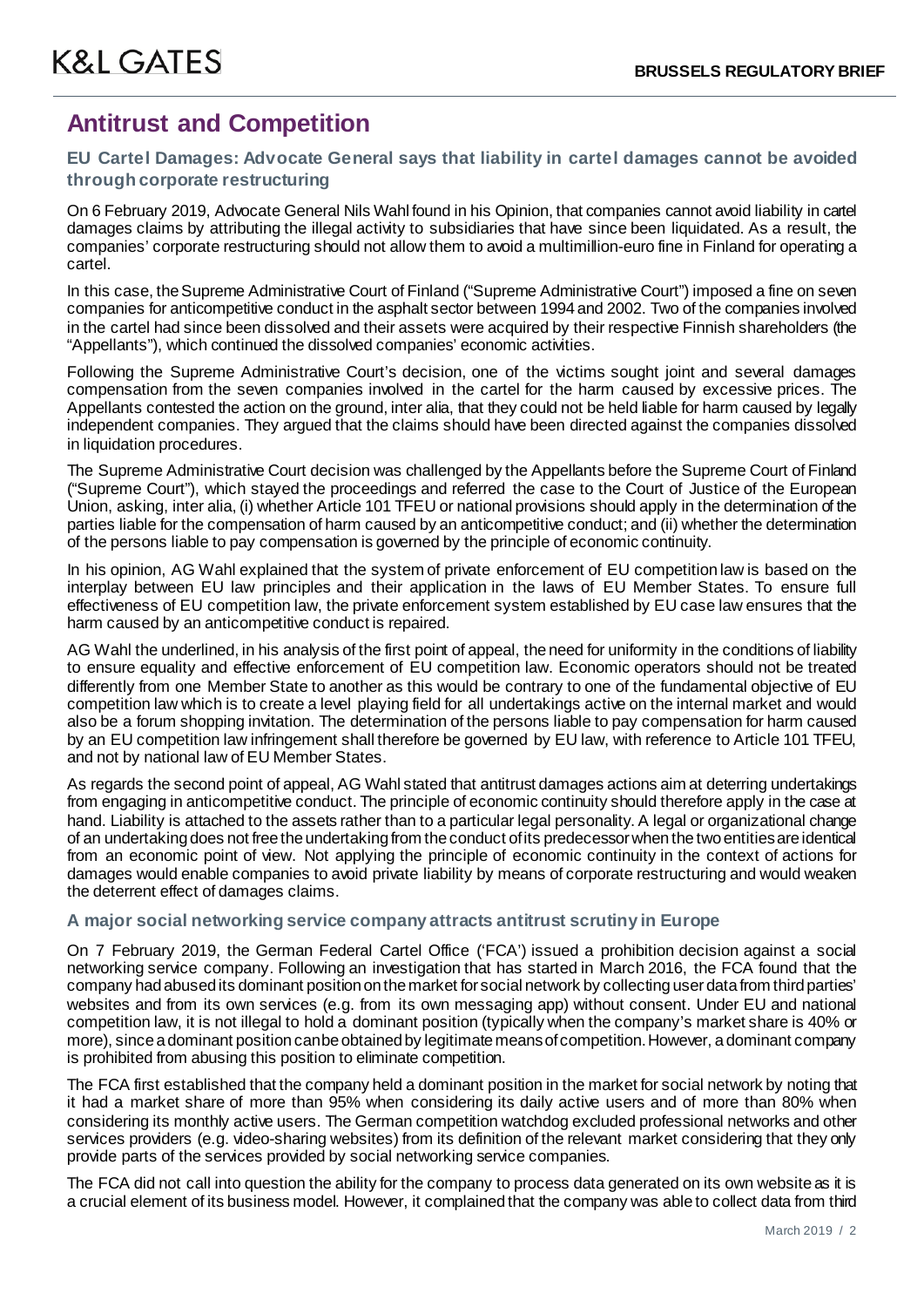party sources (including its own services) *via* various types of interaction between its website and third parties' website. Examples of such interaction are the possibility to log in to a third party website with its social media account or the possibility to 'like' or share third party's website content on its social media account. Social media users are forced to agree with this form of data collection if they wish to use the social media network.

The FCA concluded that this conduct resulted in an exploitative abuse as it directly affected the social media network users due to the loss of control over how their personal data is used. The FCA notably based its assessment on the fact that the way the company collected user data was in violation of the General Data Protection Regulation ('GDPR'). It also considered that by optimizing its own service and improving its targeted advertising this conduct gave an unfair advantage to the company to the detriment of other social media network and advertising competitors.

The social networking service company already announced that it will appeal the decision, notably considering that the definition of the relevant market was incorrect, that it was in compliance with the GDPR provisions and that its use of data across services was helping to make them better and protect people's safety.

This decision, which marks the first prohibition of an anticompetitive practice based on the abusive use of data by a company, raises the question as to whether or not Big Data means market power.

### **Trade**

### **Is Bigger Better? The failed giant European Railway**

On 6 February 2019, the European Commission decided to block the merger of the two largest European railway companies, one from France, the other from Germany, preventing the creation of a Franco-German "European rail champion".

The German company makes the ICE trains for Deutsche Bahn and also builds units for Channel Tunnel operator Eurostar. The French company is the manufacturer of France's signature bullet train, locally known as the TGV. It is also a rolling-stock maker selling urban and suburban trains as well as signaling systems. The French and German governments favored the birth of industrial champions, with a Minister pointing out that "it is the best response to compete more effectively with the rising power of the Chinese in the rail sector".

The Commission dismissed the merging companies' argument about the merger being important to compete with bigger China's state-owned CRRC in the European market, after conducting an investigation on the potential impact of the merger for competition in markets for railway signaling systems and high speed trains. In that regard, the two companies had put forward a proposal to transfer or license signaling assets, such as divesting investments in Italy or licensing a line of production. They wanted to produce a stand-alone and future-proof business that would give the buyer the ability and incentive to develop a competing very high speed train. Competition Commissioner Magrethe Vestager considered the suggested remedies insufficient, stating that the merger would have resulted in higher prices for the signaling systems that keep passengers safe and for the next generation of very high speed trains. A number of national competition authorities including Germany, Belgium, Netherlands, Spain and UK commented negatively the attempted consolidation, arguing that it would create an undisputed leader in the supply of mainline and urban signaling as well as a dominant player in the market for trains capable of 300 km/h and above in the European Economic Area and the rest of the world, except for South Korea, Japan and China which are not open to competition.

A few days after the Commission's announcements, Governments in Berlin and Paris presented a proposal to change European competition rules to facilitate large cross-border mergers, with the German government announcing that it will seek the reform during its presidency of the European Union in the second half of 2020. The German Economy Minister stated that industrial policy should be factored into the Commission's review of a merger. Likewise, French Economy Minister Bruno Le Maire named the rejection of the merger a clear economic and political mistake, as it would give rise to the second largest train manufacturer in the world with a combined turnover of €15 billion and 62,000 employees, roughly half the size of CRRC; he further argued that this is a moment of truth for Europe to create European champions which can compete with rivals from China and the United States.

Changes to existing law however need time in order to be approved by all EU member states (which may have different positions even though they may have not been as vocal) during a legislative procedure involving the Commission, the European Parliament and the Council.

The Commission has approved over 3,000 mergers in the past 10 years and blocked only nine, including those on Wednesday. Whatever follows regarding changes to the merger legal framework, and as it happened with a similarly largely contested merger case of two electrical giants in 2001, this failed railway case is expected to be studied for years to come and marks a turning point; not only as it opposed two major EU governments entailing a huge political weight, but also as it presents two radically different views of competition policy. After this case, merger control rules have made their way into the wider political debate in a rather unprecedented way, a fact that will be more intensified with European elections around the corner.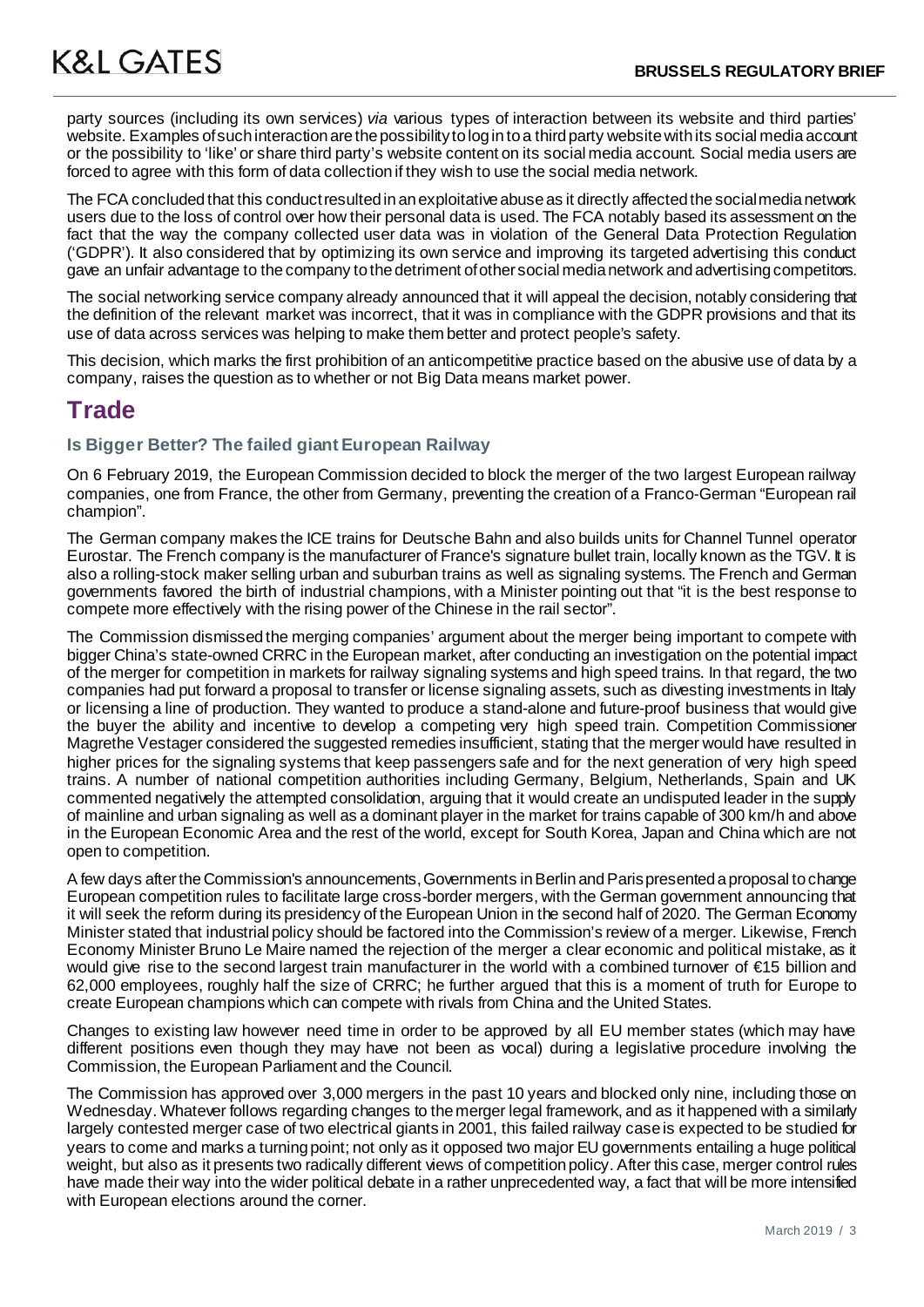### **Telecommunications, media and technology**

### **First ever EU-wide contract rules on the supply of digital content ready to be formally adopted**

After three years of legislative discussion, the European Parliament and the Council of the EU reached an agreement on the Directive regarding contracts for the provision of digital content and services. Consumers who download music, apps, games or use cloud and streaming services will be better protected where a company fails to supply the content/service or provides a faulty one. Companies in the digital content industry should pay particular attention to the new contractual remedies available to consumers. At the same time, this single set of rules for digital content and services will make it easier for businesses to operate throughout the EU, since they will no longer have to deal with different contract rules in each Member State.

The Directive covers business-to-consumer contracts for the supply of digital content, certain digital services and "goods with digital elements". Digital content can take the form of music and video files, mobile applications, computer software, digital games and e-books. Digital services include, for instance, cloud computing services, social media platforms, online games or pay-per-view streaming. Goods with digital elements are tangible means incorporating digital content such as CDs or DVDs carrying music or movies. And this is not only about money. The Directive will also apply when consumers provide their data in order to receive digital content or services.

The agreed text basically provides contractual remedies in case of failure to supply or non-conformity. In case of lack of supply, the Directive generally offers suppliers a "second chance" before the contract can be terminated by the consumer. In case of lack of conformity, consumers can request to have the digital content or digital service brought into conformity, or to receive a proportionate reduction in the price, or - if the lack of conformity is not minor- to terminate the contract.

The burden of proof on the conformity of content and services at the time of supply will be on the supplier if the lack of conformity becomes apparent within a period of one year. At the end of this time period, the burden will be on the consumer.

The Directive is a maximum harmonization instrument, therefore Member States cannot introduce more consumerfriendly rules within its scope unless the Directive authorizes otherwise. In this context, the text does not fully harmonize guarantee periods in case of lack of conformity, which may not be shorter than two years.

The major sticking point in the negotiations was the inclusion or not of embedded digital content in tangible goods or ancillary digital services (e.g. software that allows a washing machine or a fridge to connect to the Internet). Such content was ultimately excluded from the scope of the Directive and will be covered -along with the tangible good that embeds it- by a "twin" Directive covering the sale of goods.

The agreed text must now be formally adopted by the Parliament and the Council; the Directive will enter into force 20 days after its publication in the EU's Official Journal. Member States will then adopt national rules necessary to comply with the Directive within two years from its entry into force.

### **Economic and Financial Affairs**

### **EU legislators move forward with the review of the EU financial supervision**

On 12 February 2019, the finance ministers of the EU Member States[' adopted](https://www.consilium.europa.eu/en/press/press-releases/2019/02/12/financial-supervision-council-confirms-position-ahead-of-negotiations-with-parliament/) their position on the review of the three European Supervisory Authorities ("ESAs", i.e. the banking, insurance and securities sectors' supervisors) and the European Systemic Risk Board ("ESRB", i.e. macroprudential authority).

The ESAs review package, put forward by the European Commission in September 2017, amends the tasks, powers, governance and funding of the ESAs as well as the ESRB to reflect the changing political, regulatory and financial markets environment. In October 2018, this package was further broadened by a proposal to boost the role of the European Banking Authority ("EBA") in the fight against money laundering and terrorist financing ("AML/CTF").

The adoption of the so-called general approach by finance ministers came rather unexpectedly, as the original intention of the Romanian Presidency was to separate the AML/CTF provisions of the package, where th[e position](https://www.consilium.europa.eu/en/press/press-releases/2018/12/19/anti-money-laundering-council-agrees-position-on-reinforced-supervision-for-banks/) was already finalized in December. The ministers underlined that the compromise strikes a delicate balance, which they want to keep preserved in the trilogue negotiations with the European Parliament and the Commission. The governance provisions related to the role and powers of the ESAs management board and the decision procedures within the board of supervisors are key elements for the Member States.

The Parliament and the Council already launched the political negotiations on 14 February, with the next meeting scheduled for 21 February. Despite the different level of ambition in equipping the ESAs with more powers, the colegislators may be able to agree on the reform before the end of the legislative term, marking an important milestone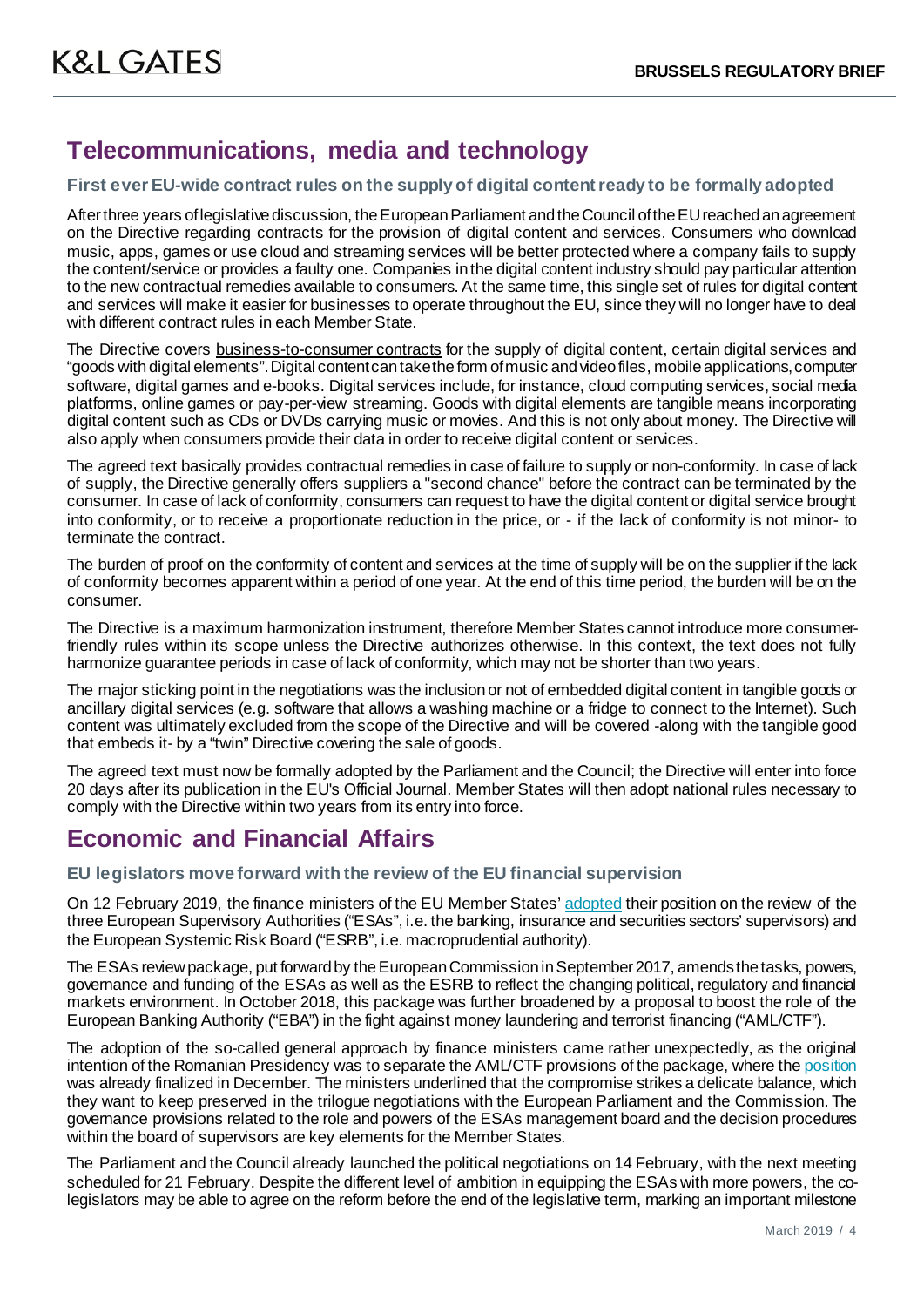in the context of Brexit. The EU system of financial supervision will be crucial for the development of the EU capital market, which, in a post-Brexit world, is likely to develop around multiple financial centers. The overall aim is to establish adequate supervisory coordination preventing regulatory arbitrage and ensuring that firms entering the EU market in different places will be treated equally.

### **OECD unveiled elements of a potential corporate tax overhaul addressing the digitalization challenge**

On 13 February 2019, the Organization for Economic Cooperation and Development ("OECD") published a [consultation document](http://www.oecd.org/tax/beps/public-consultation-document-addressing-the-tax-challenges-of-the-digitalisation-of-the-economy.pdf) setting out elements of a possible global solution to the tax challenges arising from digitalization of the economy. The OECD introduced a number of proposals revising the nexus between companies and the taxing jurisdictions as well as profit allocation rules, which are further complemented by "anti-base erosion" or a minimum tax proposal. These proposals could substantially change the way the global corporate tax system works, by redirecting taxing rights to countries where companies sell, rather than where their offices and assets are based.

The revised profit allocation and nexus rules are designed to address the key taxation challenges associated with digitalization: scale without mass, heavy reliance on intangible assets and the increasing role of user data and participation in income generation. The OECD intentionally avoids the term "digital tax" as this would imply that digital businesses may be "ring-fenced" from the rest of the economy and ultimately be treated differently for tax purposes than traditional businesses. This means that some of the proposed solutions might also affect more traditional multinational companies, especially if they rely on digital technology in provision of their services and/or have branches established in, and/or payments flowing from low-tax jurisdictions.

The OECD outlines three high-level options, which differ in scope:

- $\triangleright$  User participation proposal targeting primarily business models of social media platforms, search engines and online market places, leaving out traditional businesses.
- $\triangleright$  Marketing intangibles proposal with a wider scope potentially affecting traditional businesses.
- $\triangleright$  Significant economic presence proposal, under which companies would be deemed to have a taxable presence based on certain factors that prove a purposeful and sustained interaction with the country via digital technology and other automated means.

The OECD further outlines a so-called global anti-base erosion proposal, which is unrelated, but could reinforce the revised nexus and profit allocation rules. The proposed "income inclusion rule", inspired by the U.S. Global Intangible Low-taxed Income ("GILTI") would reduce the incentive to allocate returns to low tax entities through a minimum rate on multinationals' income. This would be accompanied by a "tax on base eroding payments", which could also trim the benefits normally provided under double tax treaties affecting among others, dividends, interests, royalties and capital gains.

The [consultation](http://www.oecd.org/tax/beps/public-comments-received-on-the-possible-solutions-to-the-tax-challenges-of-digitalisation.htm) period ran until 6 March. The OECD also organized [a public hearing](http://www.oecd.org/tax/beps/public-consultation-tax-challenges-of-digitalisation-13-14-march-2019.htm) on 13-14 March. This will feed into the development of a final report with a global solution, which will be presented to the G20 in 2020. A detailed work plan leading up to the final report can be expected in June at the G20 finance ministers meeting.